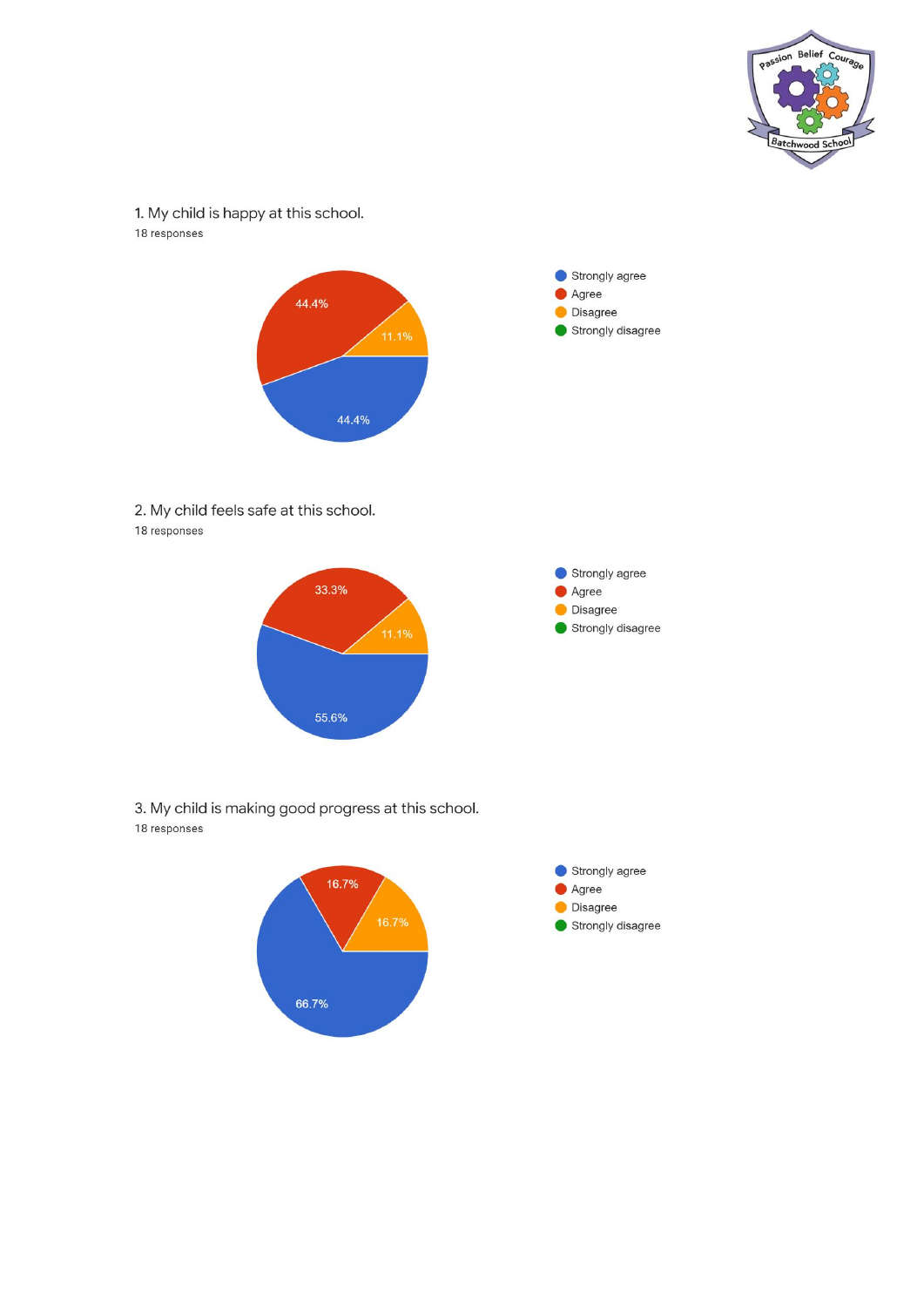4. This school meets my child's particular needs. 18 responses



5. This school ensures my child is well looked after. 18 responses



6. My child is taught well at this school. 18 responses

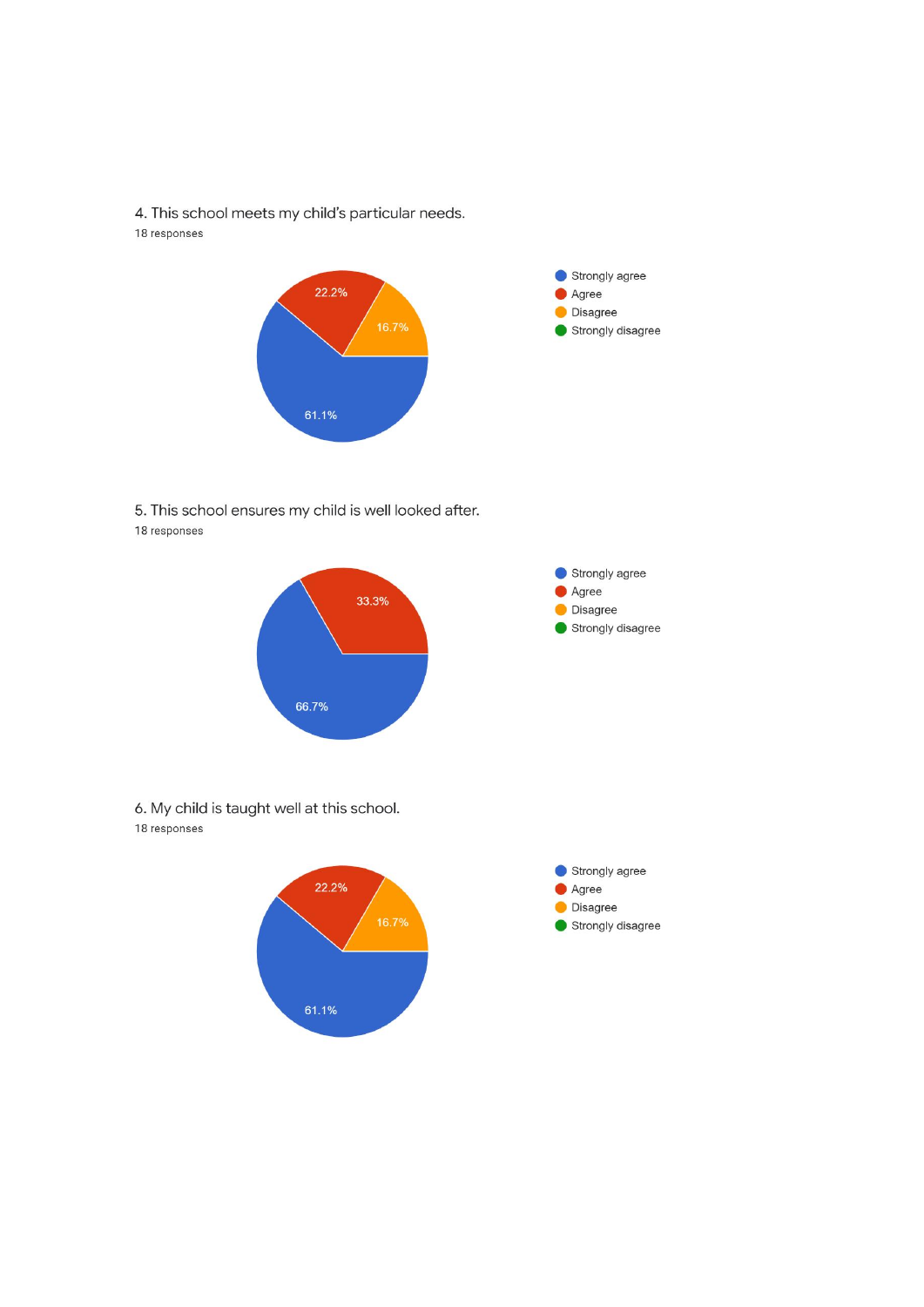7. This school helps my child to develop skills in communication, reading, writing and mathematics. 18 responses



8. There is a good standard of behaviour at this school. 18 responses



9. My child's lessons are not disrupted by bad behaviour. 16 responses

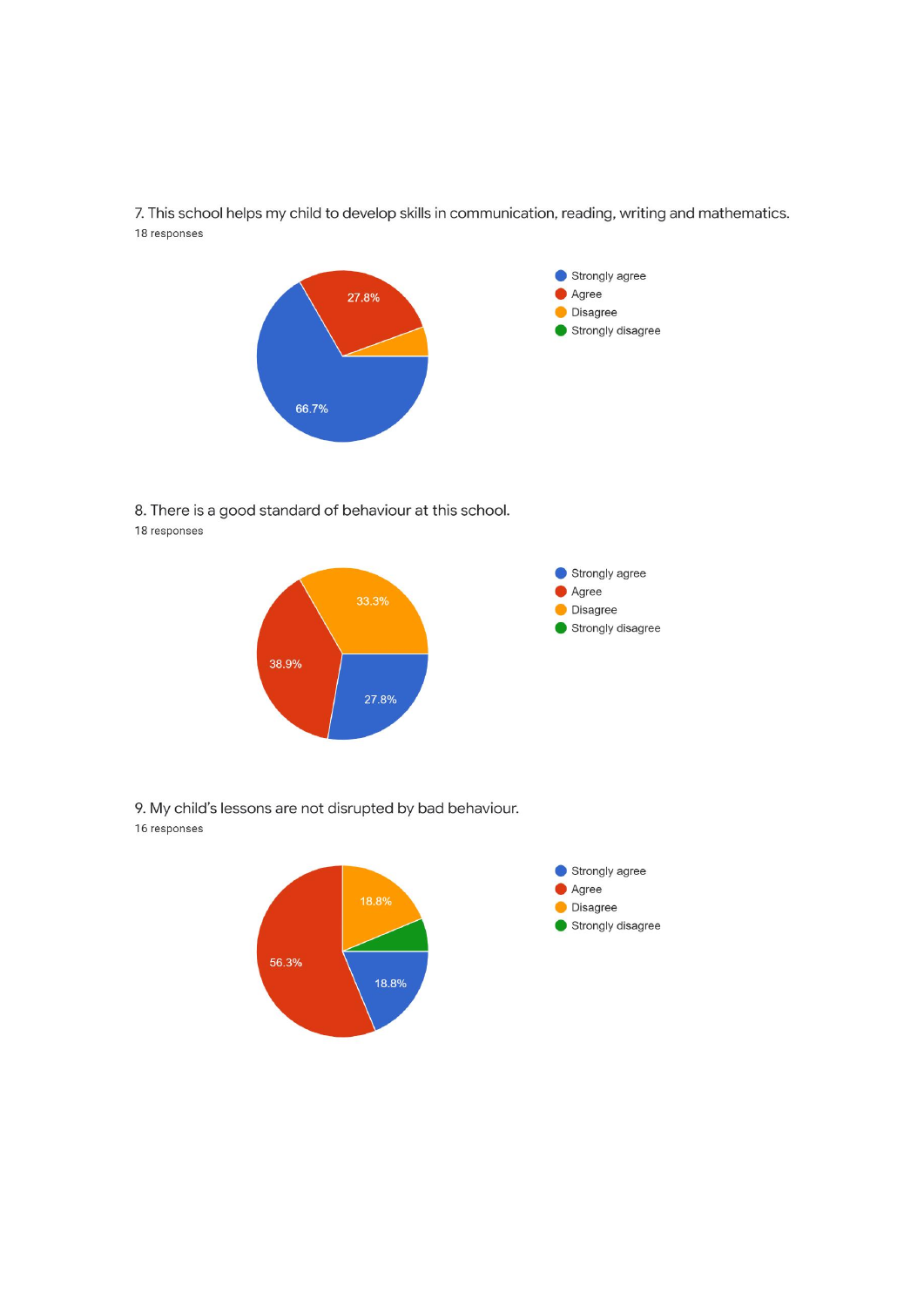10. This school deals with any cases of bullying effectively. (Bullying includes persistent name-calling, cyber, racist and homophobic bullying). 15 responses



11. This school helps me to support my child's learning. 16 responses



12. This school responds well to any concerns I raise. 17 responses

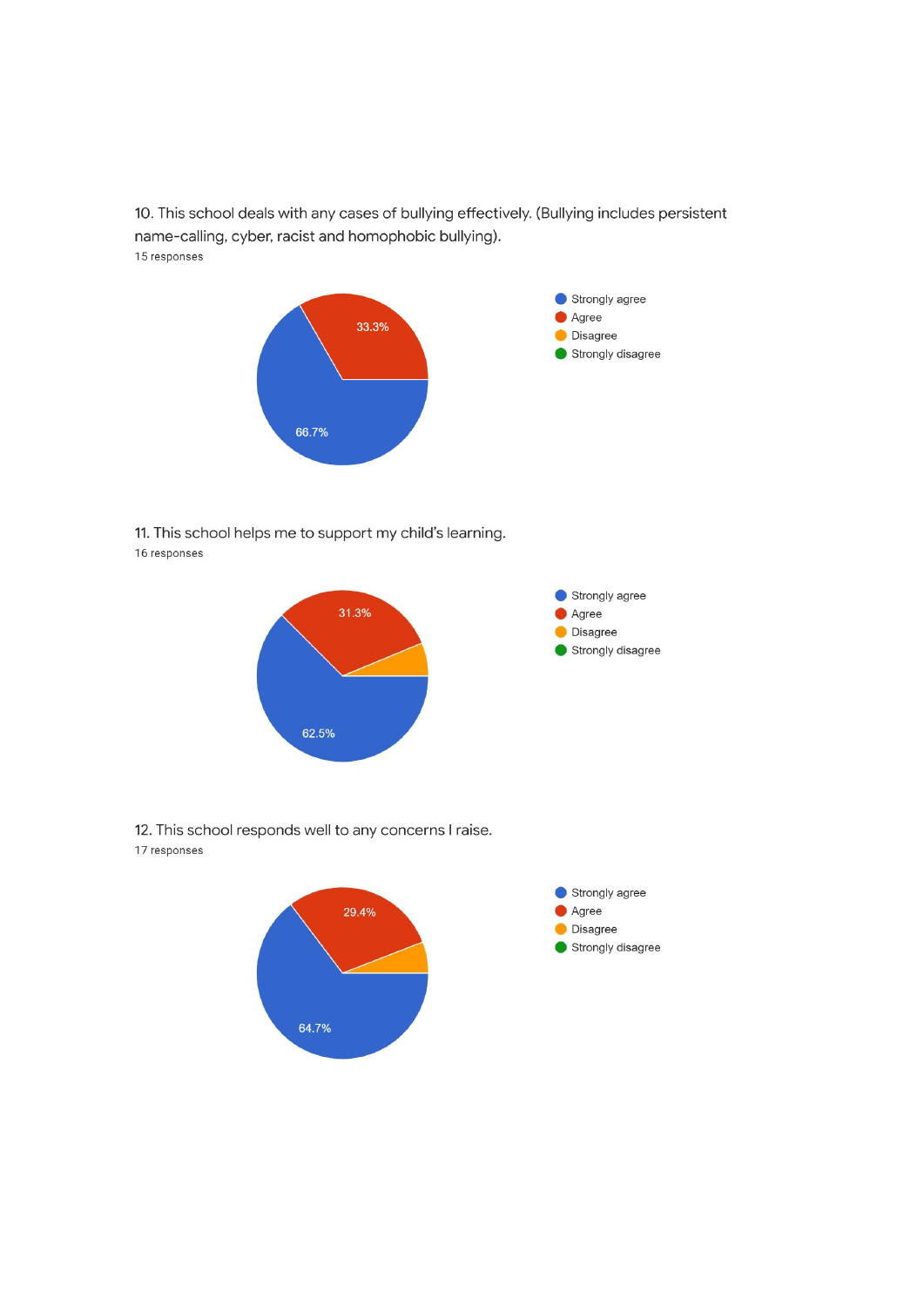

13. This school keeps me well informed about my child's progress 18 responses

14. The school is well led and managed 17 responses



I would recommend this school to another parent. 17 responses



If you want to explain any of your answers, or if there is anything else you want us to know, please give details below: